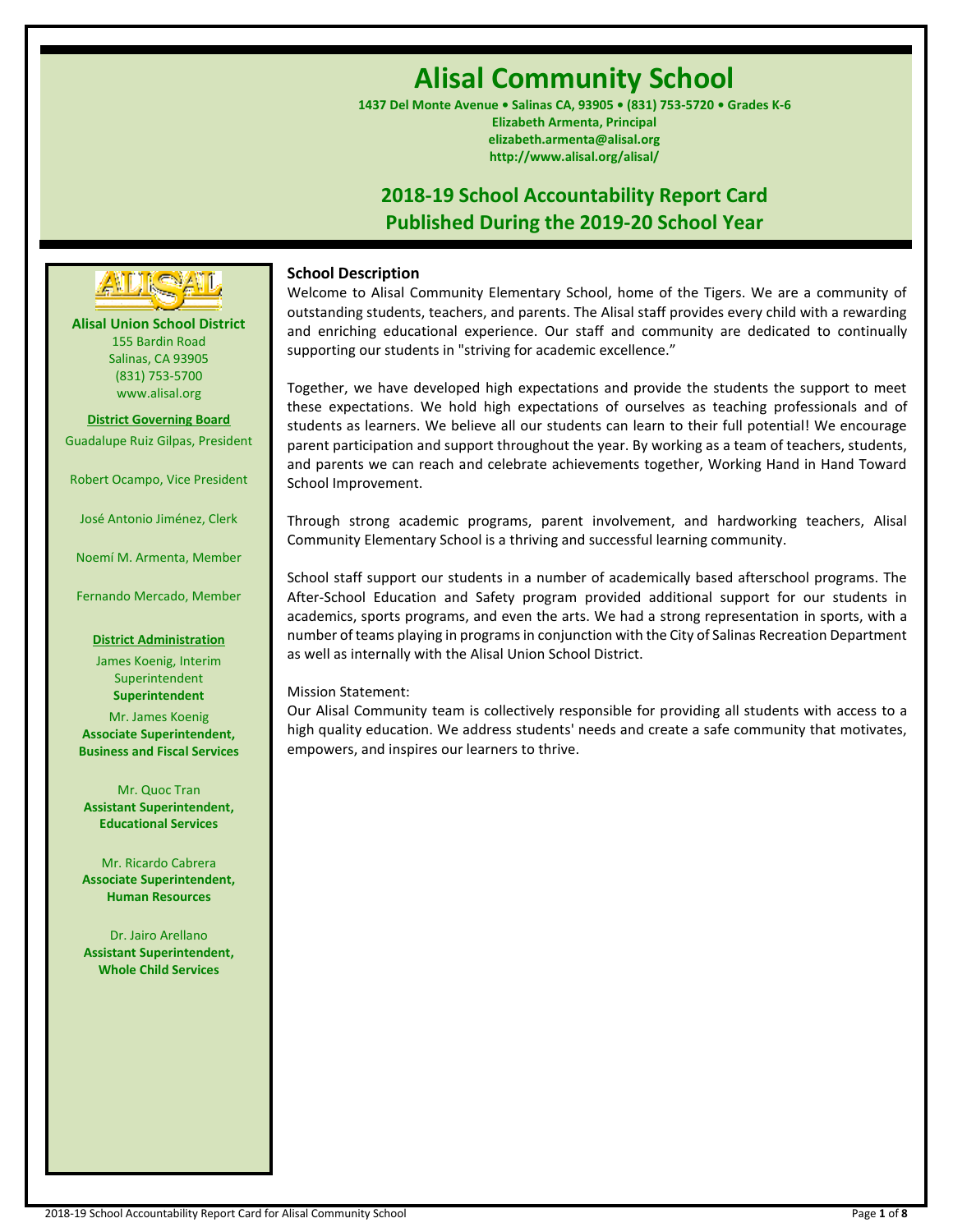## **About the SARC**

By February 1 of each year, every school in California is required by state law to publish a School Accountability Report Card (SARC). The SARC contains information about the condition and performance of each California public school. Under the Local Control Funding Formula (LCFF) all local educational agencies (LEAs) are required to prepare a Local Control and Accountability Plan (LCAP), which describes how they intend to meet annual school-specific goals for all pupils, with specific activities to address state and local priorities. Additionally, data reported in an LCAP is to be consistent with data reported in the SARC.

- For more information about SARC requirements, see the California Department of Education (CDE) SARC web page at [https://www.cde.ca.gov/ta/ac/sa/.](https://www.cde.ca.gov/ta/ac/sa/)
- For more information about the LCFF or LCAP, see the CDE LCFF web page at [https://www.cde.ca.gov/fg/aa/lc/.](https://www.cde.ca.gov/fg/aa/lc/)
- For additional information about the school, parents/guardians and community members should contact the school principal or the district office.

#### **2018-19 Student Enrollment by Grade Level**

| <b>Grade Level</b>      | <b>Number of Students</b> |  |  |  |
|-------------------------|---------------------------|--|--|--|
| Kindergarten            | 112                       |  |  |  |
| Grade 1                 | 74                        |  |  |  |
| Grade 2                 | 92                        |  |  |  |
| Grade 3                 | 94                        |  |  |  |
| Grade 4                 | 93                        |  |  |  |
| Grade 5                 | 98                        |  |  |  |
| Grade 6                 | 104                       |  |  |  |
| <b>Total Enrollment</b> | 667                       |  |  |  |

#### **2018-19 Student Enrollment by Group**

| Group                                  | <b>Percent of Total Enrollment</b> |
|----------------------------------------|------------------------------------|
| Filipino                               | 0.4                                |
| <b>Hispanic or Latino</b>              | 98.4                               |
| White                                  | 0.4                                |
| <b>Socioeconomically Disadvantaged</b> | 96.1                               |
| <b>English Learners</b>                | 84.3                               |
| <b>Students with Disabilities</b>      | 6.9                                |
| <b>Homeless</b>                        | 15                                 |

## **A. Conditions of Learning**

#### **State Priority: Basic**

The SARC provides the following information relevant to the State priority: Basic (Priority 1):

- Degree to which teachers are appropriately assigned and fully credentialed in the subject area and for the pupils they are teaching;
- Pupils have access to standards-aligned instructional materials; and School facilities are maintained in good repair

| <b>Teacher Credentials for Alisal Community</b> | 17-18 18-19 19-20 |    |
|-------------------------------------------------|-------------------|----|
| <b>With Full Credential</b>                     | 74                | 29 |
| <b>Without Full Credential</b>                  |                   |    |
| Teaching Outside Subject Area of Competence     |                   |    |

| <b>Teacher Credentials for Alisal Union School</b> | $17 - 18$ | $18-19$ | $19-20$ |
|----------------------------------------------------|-----------|---------|---------|
| <b>With Full Credential</b>                        |           |         | 399     |
| <b>Without Full Credential</b>                     |           |         | 49      |
| Teaching Outside Subject Area of Competence        |           |         |         |

#### **Teacher Misassignments and Vacant Teacher Positions at Alisal Community School**

| <b>Indicator</b>                | $17 - 18$ | $18-19$ | $19-20$ |
|---------------------------------|-----------|---------|---------|
| Teachers of English Learners    |           |         |         |
| Total Teacher Misassignments*   |           |         |         |
| <b>Vacant Teacher Positions</b> |           |         |         |

Note: "Misassignments" refers to the number of positions filled by teachers who lack legal authorization to teach that grade level, subject area, student group, etc.

\*Total Teacher Misassignments includes the number of Misassignments of Teachers of English Learners.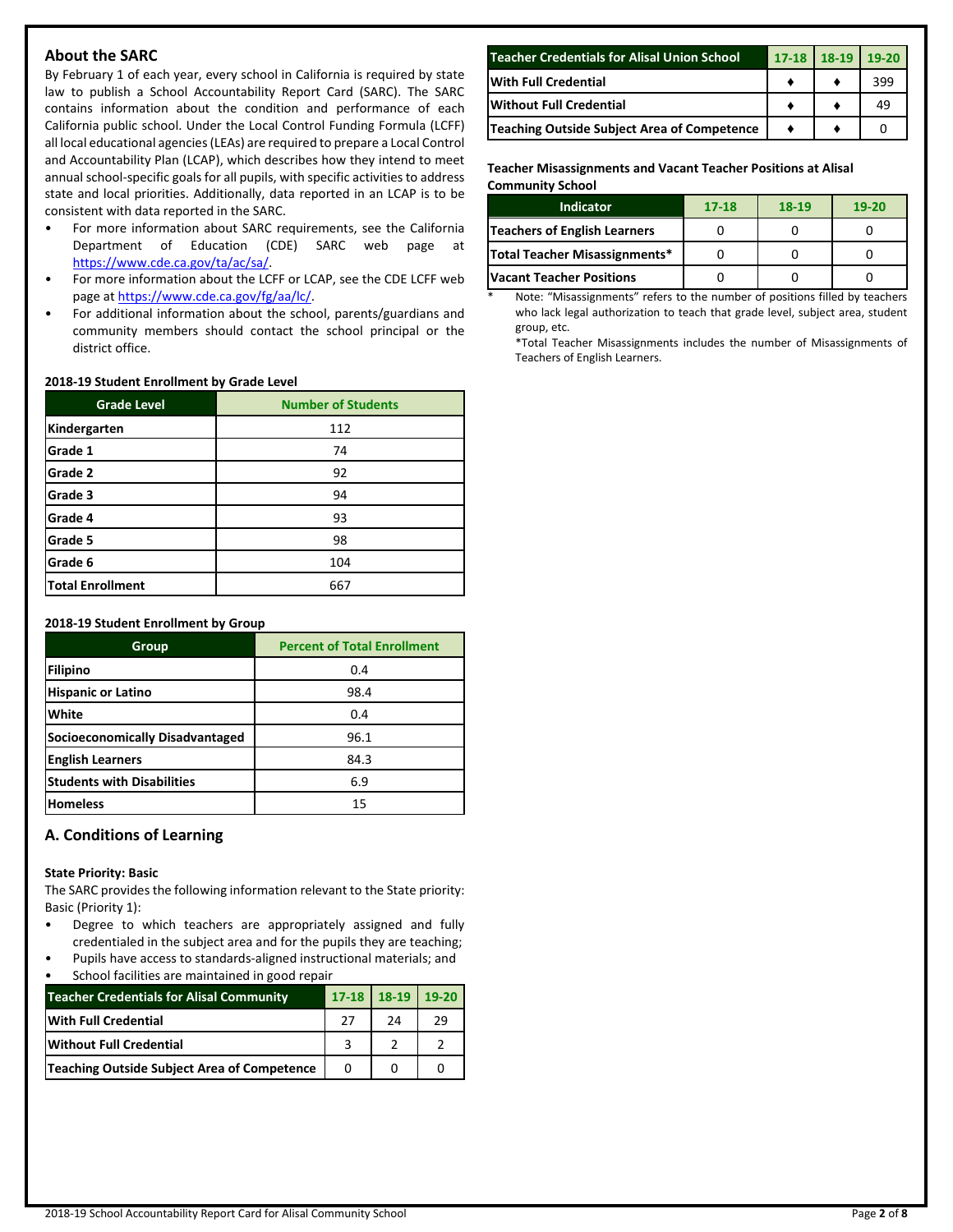## **Quality, Currency, Availability of Textbooks and Instructional Materials (School Year 2019-20)**

In order to meet requirements for common core state standards (CCSS), materials were updated as part of the 2018 adoption.

K-6 Wonders is used to teach all Language Arts standards. In K-6, teachers use Eureka Math.

## **Textbooks and Instructional Materials**

**Year and month in which data were collected: 2019**

| <b>Core Curriculum Area</b>         | <b>Textbooks and Instructional Materials/Year of Adoption</b>                                           |     |  |  |
|-------------------------------------|---------------------------------------------------------------------------------------------------------|-----|--|--|
| <b>Reading/Language Arts</b>        | McMillan / McGraw-Hill, Wonders- K-3, Adopted 2017                                                      |     |  |  |
|                                     | McMillan / McGraw-Hill, Wonders- 4-6, Adopted 2018                                                      |     |  |  |
|                                     | The textbooks listed are from most recent adoption:                                                     | Yes |  |  |
|                                     | Percent of students lacking their own assigned textbook: 0                                              |     |  |  |
| <b>Mathematics</b>                  | Eureka Math, Adopted 2018                                                                               |     |  |  |
|                                     |                                                                                                         |     |  |  |
|                                     | The textbooks listed are from most recent adoption:                                                     | Yes |  |  |
|                                     | Percent of students lacking their own assigned textbook: 0                                              |     |  |  |
| Science                             | Delta Foss- (Kinder-5th grades) - Adopted 2007<br>McGraw-Hill- (6th grade) - Adopted 2006               |     |  |  |
|                                     | The textbooks listed are from most recent adoption:                                                     | Yes |  |  |
|                                     | Percent of students lacking their own assigned textbook: 0                                              |     |  |  |
| <b>History-Social Science</b>       | McGraw Hill, Imapact / Impacto, 4th-6th Grades - Adopted May 2019<br>McGraw-Hill, Vistas - Adopted 2006 |     |  |  |
|                                     | The textbooks listed are from most recent adoption:                                                     | Yes |  |  |
|                                     | Percent of students lacking their own assigned textbook: 0                                              |     |  |  |
| <b>Foreign Language</b>             | Not applicable                                                                                          |     |  |  |
|                                     | The textbooks listed are from most recent adoption:                                                     | No  |  |  |
|                                     | Percent of students lacking their own assigned textbook: 0                                              |     |  |  |
| <b>Health</b>                       | Not applicable                                                                                          |     |  |  |
|                                     | The textbooks listed are from most recent adoption:                                                     | No. |  |  |
|                                     | Percent of students lacking their own assigned textbook: 0                                              |     |  |  |
| <b>Visual and Performing Arts</b>   | Not applicable                                                                                          |     |  |  |
|                                     | The textbooks listed are from most recent adoption:                                                     | No  |  |  |
|                                     | Percent of students lacking their own assigned textbook:                                                | 0   |  |  |
| <b>Science Laboratory Equipment</b> | Not applicable                                                                                          |     |  |  |
|                                     | The textbooks listed are from most recent adoption:                                                     | No  |  |  |
|                                     | Percent of students lacking their own assigned textbook: 0                                              |     |  |  |

Note: Cells with N/A values do not require data.

## **School Facility Conditions and Planned Improvements (Most Recent Year)**

Alisal Community School is the oldest school in the district and has much history and character to offer our community. We have a total of 32 classrooms and a community room that are in full use. Our custodial and district maintenance staff work hard to maintain a clean and aesthetically pleasing campus.

#### **School Facility Good Repair Status (Most Recent Year) Year and month in which data were collected: August, 2019**

| <b>System Inspected</b>                                              | <b>Repair Status</b> | <b>Repair Needed and</b><br><b>Action Taken or Planned</b> |
|----------------------------------------------------------------------|----------------------|------------------------------------------------------------|
| Systems:<br>Gas Leaks, Mechanical/HVAC, Sewer                        | Good                 |                                                            |
| Interior:<br><b>Interior Surfaces</b>                                | Good                 |                                                            |
| <b>Cleanliness:</b><br>Overall Cleanliness, Pest/ Vermin Infestation | Good                 |                                                            |
| <b>Electrical:</b><br>Electrical                                     | Good                 |                                                            |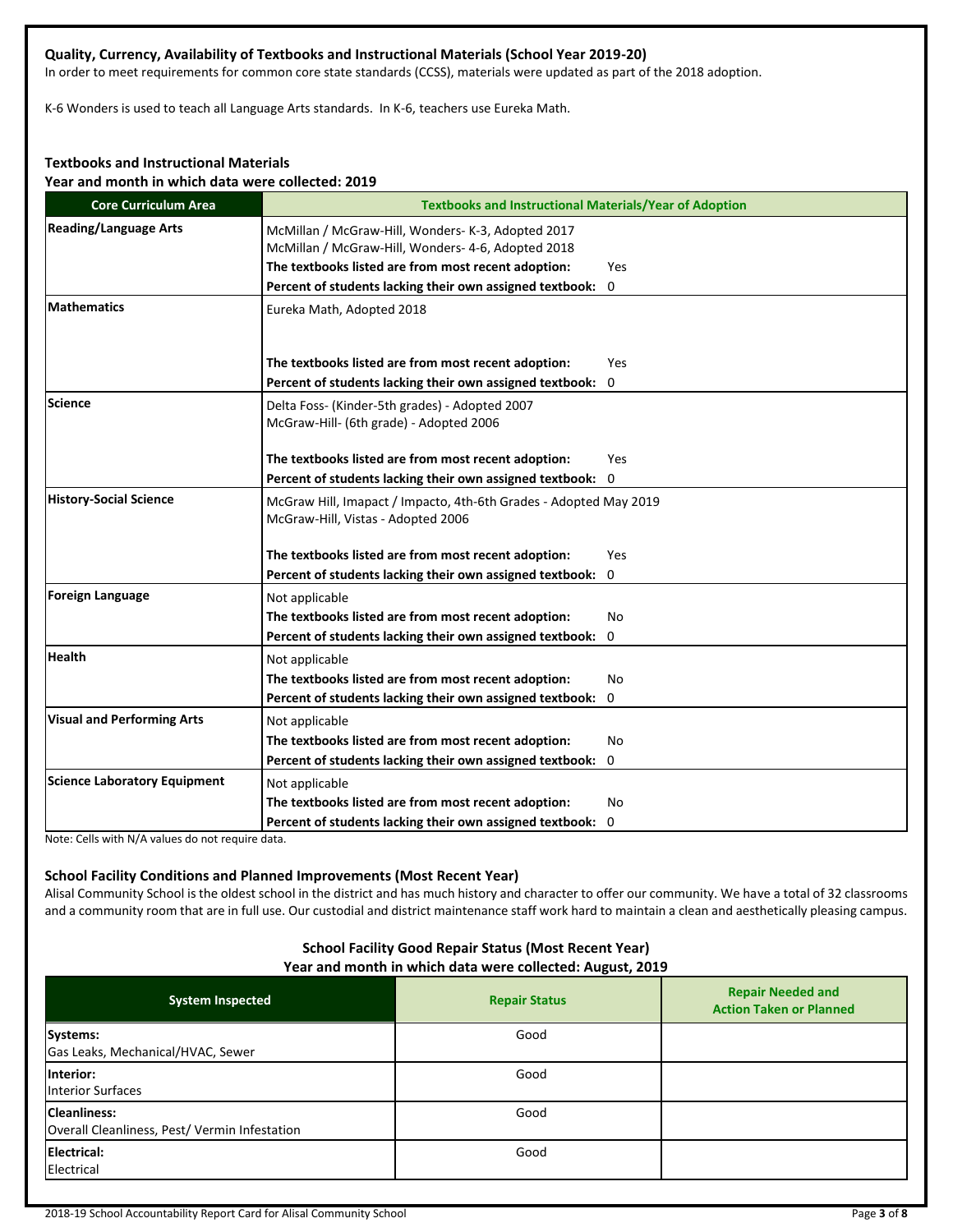| <b>System Inspected</b>                                             | <b>Repair Status</b> | <b>Repair Needed and</b><br><b>Action Taken or Planned</b> |
|---------------------------------------------------------------------|----------------------|------------------------------------------------------------|
| <b>Restrooms/Fountains:</b><br>Restrooms, Sinks/ Fountains          | Good                 |                                                            |
| Safety:<br>Fire Safety, Hazardous Materials                         | Good                 |                                                            |
| Structural:<br>Structural Damage, Roofs                             | Good                 |                                                            |
| External:<br>Playground/School Grounds, Windows/ Doors/Gates/Fences | Good                 |                                                            |
| <b>Overall Rating</b>                                               | <b>Exemplary</b>     |                                                            |

## **B. Pupil Outcomes**

#### **State Priority: Pupil Achievement**

The SARC provides the following information relevant to the State priority: Pupil Achievement (Priority 4):

- **Statewide assessments** (i.e., California Assessment of Student Performance and Progress [CAASPP] System, which includes the Smarter Balanced Summative Assessments for students in the general education population and the California Alternate Assessments [CAAs] for English language arts/literacy [ELA] and mathematics given in grades three through eight and grade eleven. Only eligible students may participate in the administration of the CAAs. CAAs items are aligned with alternate achievement standards, which are linked with the Common Core State Standards [CCSS] for students with the most significant cognitive disabilities); and
- The percentage of students who have successfully completed courses that satisfy the requirements for entrance to the University of California and the California State University, or career technical education sequences or programs of study

## **CAASPP Test Results in ELA and Mathematics for All Students Grades Three through Eight and Grade Eleven**

**Percentage of Students Meeting or Exceeding the State Standard**

| <b>Subject</b> | <b>School</b><br>$17 - 18$ | <b>School</b><br>18-19 | <b>District</b><br>$17 - 18$ | <b>District</b><br>18-19 | <b>State</b><br>$17 - 18$ | <b>State</b><br>18-19 |
|----------------|----------------------------|------------------------|------------------------------|--------------------------|---------------------------|-----------------------|
| <b>ELA</b>     | 43                         | 50                     | 32                           | 36                       | 50                        | 50                    |
| Math           | 32                         | 37                     | 23                           | 28                       | 38                        | 39                    |

Note: Percentages are not calculated when the number of students tested is ten or less, either because the number of students in this category is too small for statistical accuracy or to protect student privacy.

Note: ELA and mathematics test results include the Smarter Balanced Summative Assessment and the CAA. The "Percent Met or Exceeded" is calculated by taking the total number of students who met or exceeded the standard on the Smarter Balanced Summative Assessment plus the total number of students who met the standard (i.e., achieved Level 3–Alternate) on the CAAs divided by the total number of students who participated in both assessments.

## **CAASPP Test Results in Science for All Students**

**Grades Five, Eight, and Ten**

| <b>Subject</b> | <b>School</b> | <b>School</b> | <b>District</b> | <b>District</b> | <b>State</b> | <b>State</b> |
|----------------|---------------|---------------|-----------------|-----------------|--------------|--------------|
|                | $17 - 18$     | $18 - 19$     | $17 - 18$       | 18-19           | 17-18        | 18-19        |
| <b>Science</b> | N/A           | N/A           | N/A             | N/A             | N/A          | N/A          |

Note: Cells with N/A values do not require data.

Note: This is a placeholder for the California Science Test (CAST) which was administered operationally during the 2018-19 school year. However, these data are not available for inclusion in the 2018-19 SARC posting due February 1, 2020. These data will be included in the 2019-20 SARC posting due February 1, 2021.

#### **State Priority: Other Pupil Outcomes**

The SARC provides the following information relevant to the State priority: Other Pupil Outcomes (Priority 8):

• Pupil outcomes in the subject area of physical education

#### **2018-19 Percent of Students Meeting Fitness Standards**

| Grade <sup>1</sup><br>Level | 4 of 6 | $5$ of 6 | 6 of 6 |
|-----------------------------|--------|----------|--------|
|                             | 19.2   | 16.2     | 3.0    |

Note: Percentages are not calculated and double dashes (--) appear in the table when the number of students tested is ten or less, either because the number of students in this category is too small for statistical accuracy or to protect student privacy.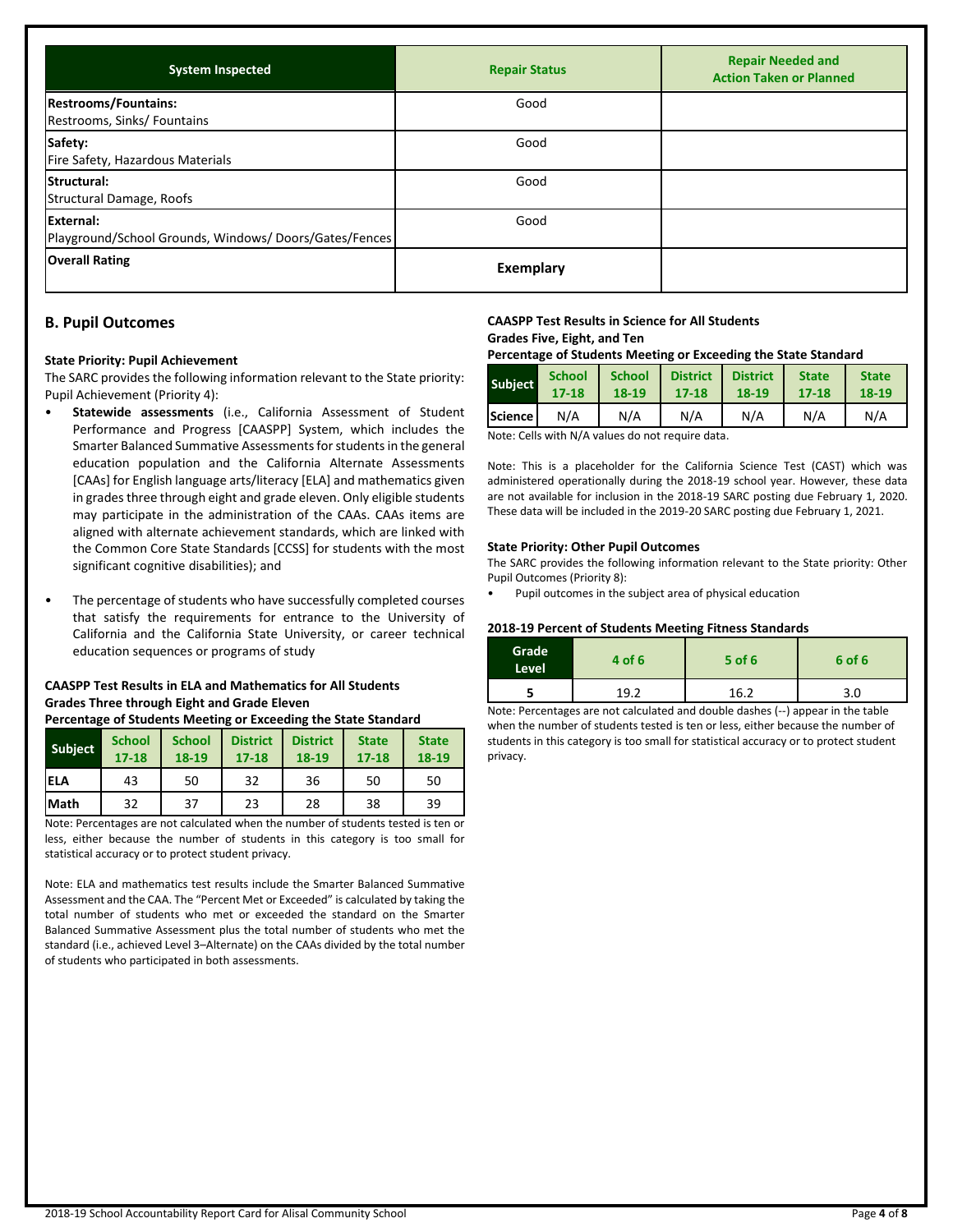## **School Year 2018-19 CAASPP Assessment Results - English Language Arts (ELA)**

| Disaggregated by Student Groups, Grades Three through Eight and Eleven |                                   |                                |                                 |                                          |  |
|------------------------------------------------------------------------|-----------------------------------|--------------------------------|---------------------------------|------------------------------------------|--|
| <b>Student Group</b>                                                   | <b>Total</b><br><b>Enrollment</b> | <b>Number</b><br><b>Tested</b> | <b>Percent</b><br><b>Tested</b> | <b>Percent</b><br><b>Met or Exceeded</b> |  |
| <b>All Students</b>                                                    | 389                               | 383                            | 98.46                           | 49.87                                    |  |
| Male                                                                   | 200                               | 196                            | 98.00                           | 46.43                                    |  |
| Female                                                                 | 189                               | 187                            | 98.94                           | 53.48                                    |  |
| <b>Filipino</b>                                                        | $\overline{\phantom{a}}$          | --                             | --                              | $\overline{\phantom{m}}$                 |  |
| <b>Hispanic or Latino</b>                                              | 379                               | 373                            | 98.42                           | 49.87                                    |  |
| White                                                                  | --                                | --                             | --                              | --                                       |  |
| <b>Two or More Races</b>                                               | $- -$                             | --                             | --                              | --                                       |  |
| <b>Socioeconomically Disadvantaged</b>                                 | 376                               | 370                            | 98.40                           | 49.19                                    |  |
| <b>English Learners</b>                                                | 369                               | 363                            | 98.37                           | 50.14                                    |  |
| <b>Students with Disabilities</b>                                      | 42                                | 39                             | 92.86                           | 7.69                                     |  |
| <b>Students Receiving Migrant Education Services</b>                   | 15                                | 13                             | 86.67                           | 38.46                                    |  |
| <b>Homeless</b>                                                        | 49                                | 45                             | 91.84                           | 8.16                                     |  |

Note: ELA test results include the Smarter Balanced Summative Assessment and the CAA. The "Percent Met or Exceeded" is calculated by taking the total number of students who met or exceeded the standard on the Smarter Balanced Summative Assessment plus the total number of students who met the standard (i.e., achieved Level 3–Alternate) on the CAAs divided by the total number of students who participated in both assessments.

Note: Double dashes (--) appear in the table when the number of students is ten or less, either because the number of students in this category is too small for statistical accuracy or to protect student privacy.

Note: The number of students tested includes all students who participated in the test whether they received a score or not; however, the number of students tested is not the number that was used to calculate the achievement level percentages. The achievement level percentages are calculated using only students who received scores.

#### **School Year 2018-19 CAASPP Assessment Results - Mathematics Disaggregated by Student Groups, Grades Three through Eight and Eleven**

| <b>Student Group</b>                                 | <b>Total</b><br><b>Enrollment</b> | <b>Number</b><br><b>Tested</b> | <b>Percent</b><br><b>Tested</b> | <b>Percent</b><br><b>Met or Exceeded</b> |
|------------------------------------------------------|-----------------------------------|--------------------------------|---------------------------------|------------------------------------------|
| <b>All Students</b>                                  | 389                               | 383                            | 98.46                           | 36.81                                    |
| Male                                                 | 200                               | 196                            | 98.00                           | 39.80                                    |
| Female                                               | 189                               | 187                            | 98.94                           | 33.69                                    |
| <b>Filipino</b>                                      | --                                | --                             | --                              | $\overline{\phantom{m}}$                 |
| <b>Hispanic or Latino</b>                            | 379                               | 373                            | 98.42                           | 36.73                                    |
| White                                                | --                                | --                             | $\overline{\phantom{a}}$        | $\hspace{0.05cm}$ – $\hspace{0.05cm}$    |
| <b>Two or More Races</b>                             | --                                | $\overline{\phantom{m}}$       | $\overline{\phantom{a}}$        | --                                       |
| <b>Socioeconomically Disadvantaged</b>               | 376                               | 370                            | 98.40                           | 36.76                                    |
| <b>English Learners</b>                              | 369                               | 363                            | 98.37                           | 36.91                                    |
| <b>Students with Disabilities</b>                    | 42                                | 39                             | 92.86                           | 10.26                                    |
| <b>Students Receiving Migrant Education Services</b> | 15                                | 13                             | 86.67                           | 30.77                                    |
| <b>Homeless</b>                                      | 49                                | 45                             | 91.84                           | 8.16                                     |

Note: Mathematics test results include the Smarter Balanced Summative Assessment and the CAA. The "Percent Met or Exceeded" is calculated by taking the total number of students who met or exceeded the standard on the Smarter Balanced Summative Assessment plus the total number of students who met the standard (i.e., achieved Level 3–Alternate) on the CAAs divided by the total number of students who participated in both assessments.

Note: Double dashes (--) appear in the table when the number of students is ten or less, either because the number of students in this category is too small for statistical accuracy or to protect student privacy.

Note: The number of students tested includes all students who participated in the test whether they received a score or not; however, the number of students tested is not the number that was used to calculate the achievement level percentages. The achievement level percentages are calculated using only students who received scores.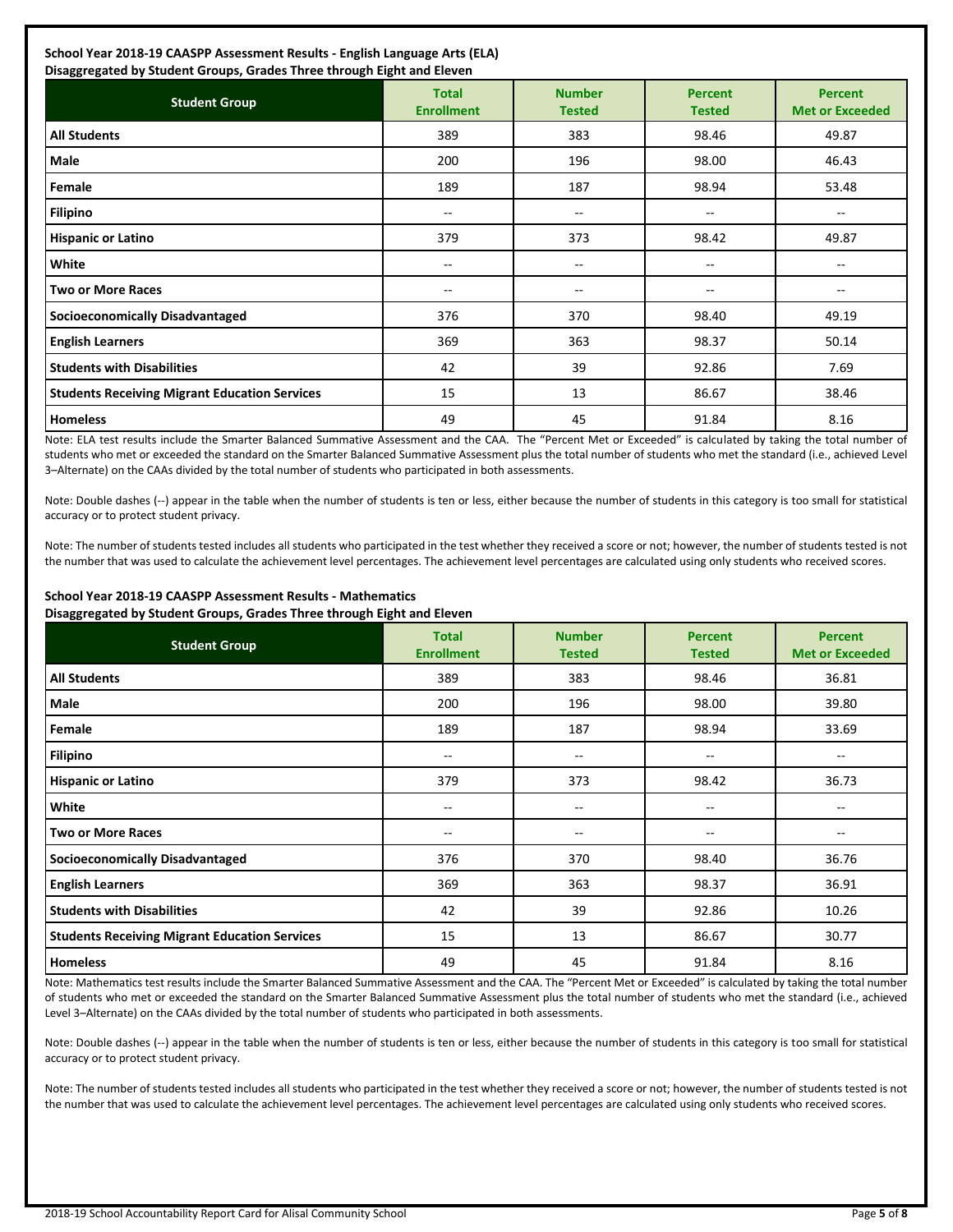## **C. Engagement**

## **State Priority: Parental Involvement**

The SARC provides the following information relevant to the State priority: Parental Involvement (Priority 3):

• Efforts the school district makes to seek parent input in making decisions for the school district and each school site

## **Opportunities for Parental Involvement (School Year 2019-20)**

At Alisal Community School, parents have many opportunities to participate in their children's learning activities, including Parenting Partners, School Site Council, and the Parent Volunteers. Parents are also invited to volunteer in their student's classrooms to help teachers prepare materials for lessons and to read to our students.

Parents are also instrumental in our Winter "Las Posadas" celebrations, Fall Harvest Carnival, and Spring Science Fair. Parents are always encouraged to attend parent-teacher conferences, Open House, Trimester Awards, and Family Reading and Math Nights as well.

For more information about how to get involved at your school, please contact Mrs. Elizabeth Armenta, School Principal at (831) 753-5720.

## **State Priority: School Climate**

The SARC provides the following information relevant to the State priority: School Climate (Priority 6):

- Pupil suspension rates;
- Pupil expulsion rates; and
- Other local measures on the sense of safety.

## **School Safety Plan**

Student safety is of the utmost concern at Alisal Community School. Our campus supervisors and staff supervises students both before and after school. While on campus, students are supervised at all times by teachers, campus supervisors, and school administrators. Visitors to the school must report to the main office and sign our visitors' log before visiting our campus.

Our School Safety Plan is reviewed annually. It includes procedures for dealing with a variety of emergency situations such as earthquakes, fires, bomb threats, and intruders on campus. We share this plan with staff and parents yearly, and there are copies in each classroom so that teachers can refer to them immediately. Earthquake and fire drills are held monthly throughout the year. In addition, a group of staff members received the ALICE training provided by our district.

| <b>Suspensions and Expulsions for the School</b> | 2016-17 | 2017-18 | 2018-19  |
|--------------------------------------------------|---------|---------|----------|
| <b>Suspensions Rate</b>                          | 0.0     | ს.8     | <b>.</b> |
| <b>Expulsions Rate</b>                           | 0.C     | 0.0     | 0.0      |

| <b>Suspensions and Expulsions for the District</b> | 2016-17 | 2017-18 | 2018-19 |
|----------------------------------------------------|---------|---------|---------|
| <b>Suspensions Rate</b>                            | U.J     | --      | .       |
| <b>Expulsions Rate</b>                             | 0.C     | 0.0     | 0.0     |

| Suspensions and Expulsions for the State | 2016-17 | 2017-18 | 2018-19 |
|------------------------------------------|---------|---------|---------|
| <b>Suspensions Rate</b>                  |         | 3.3     | --      |
| <b>Expulsions Rate</b>                   | U. 1    | U.I     | ∪.⊥     |

## **D. Other SARC Information**

The information in this section is required to be in the SARC but is not included in the state priorities for LCFF.

| <b>Ratio of Academic Counselors to Pupils (School Year 2018-19)</b>                                                                                                  |       |  |  |
|----------------------------------------------------------------------------------------------------------------------------------------------------------------------|-------|--|--|
| <b>Title</b>                                                                                                                                                         | Ratio |  |  |
| Academic Counselor*                                                                                                                                                  |       |  |  |
| One Full Time Equivalent (FTE) equals one staff member working full time; one FTE could also represent two staff members who each work 50 percent of full time.<br>* |       |  |  |

2018-19 School Accountability Report Card for Alisal Community School Page **6** of **8**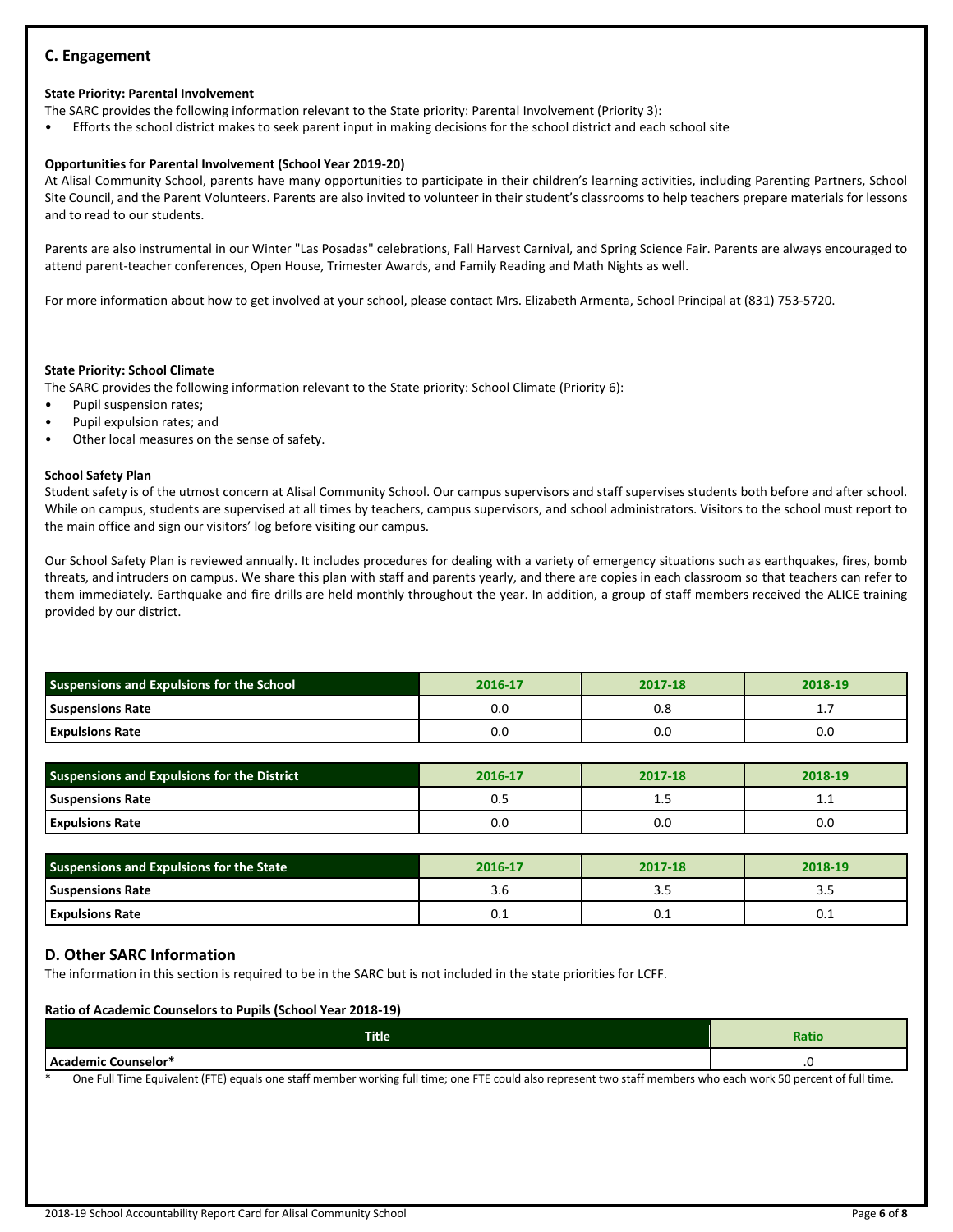| <b>Title</b>                                               | <b>Number of Full-Time Equivalent</b><br>(FTE) |
|------------------------------------------------------------|------------------------------------------------|
| <b>Counselor (Social/Behavioral or Career Development)</b> |                                                |
| Library Media Teacher (Librarian)                          |                                                |
| Library Media Services Staff (Paraprofessional)            |                                                |
| Psychologist                                               |                                                |
| <b>Social Worker</b>                                       |                                                |
| <b>Nurse</b>                                               |                                                |
| Speech/Language/Hearing Specialist                         |                                                |
| Resource Specialist (non-teaching)                         |                                                |
| Other                                                      | 1.0                                            |

One Full Time Equivalent (FTE) equals one staff member working full time; one FTE could also represent two staff members who each work 50 percent of full time. So

#### **Grade Level 2016-17 Average Class Size 2016-17 # of Classes\* Size 1-20 2016-17 # of Classes\* Size 21-32 2016-17 # of Classes\* Size 33+ 2017-18 Average Class Size 2017-18 # of Classes\* Size 1-20 2017-18 # of Classes\* Size 21-32 2017-18 # of Classes\* Size 33+ 2018-19 Average Class Size 2018-19 # of Classes\* Size 1-20 2018-19 # of Classes\* Size 21-32 2018-19 # of Classes\* Size 33+ K** 27 | 5 | 26 | 4 | 22 | 1 | 4 **1** 20 3 2 24 4 24 25 3 **2** 25 4 4 24 4 4 23 4 **3** 24 5 24 24 4 24 24 **4** 27 4 4 26 4 4 31 3 **5** 26 4 26 26 4 26 26 27 **6** 32 1 2 34 1 3 35 1  **Other\*\***

## **Average Class Size and Class Size Distribution (Elementary)**

\*Number of classes indicates how many classes fall into each size category (a range of total students per class).

\*\* "Other" category is for multi-grade level classes.

## **Professional Development provided for Teachers**

| <b>Measure</b>                                                                  | 2017-18 | 2018-19 | 2019-20 |
|---------------------------------------------------------------------------------|---------|---------|---------|
| Number of school days dedicated to Staff Development and Continuous Improvement |         |         |         |

The major areas of professional development for teachers in 2018-19 included the following:

- Standards-based planning for instruction, learning and assessment
- Close Reading and Evidence-Based Text Questions PDD
- **Explicit Direct Instruction**
- Storm Educational Enterprises, Inc. has provided training for all our certificated staff, including intervention teachers and para-educators with strategies and skills practice in Storm Your Way With Argumentative Reading Comprehension and Writing. The system is a collection of strategies and skills for close reading and writing that are grounded in best instructional practices, California Common Core Standards outcomes and are research based. It is a system grounded on critical thinking, collaboration, creative thinking and communication routines for listening speaking, reading and writing.
- Lesson Design and Engagement
- Coaching Cycles (for Academic Coaches)
- Teacher-principal meetings Student performance data reporting
- Teaching to the Math standards (primary grade teachers)
- **PBIS**

Professional development was delivered through grade level sessions during regular work days with release time for classroom teachers.

Teachers were supported during implementation by the site's Academic Coach.